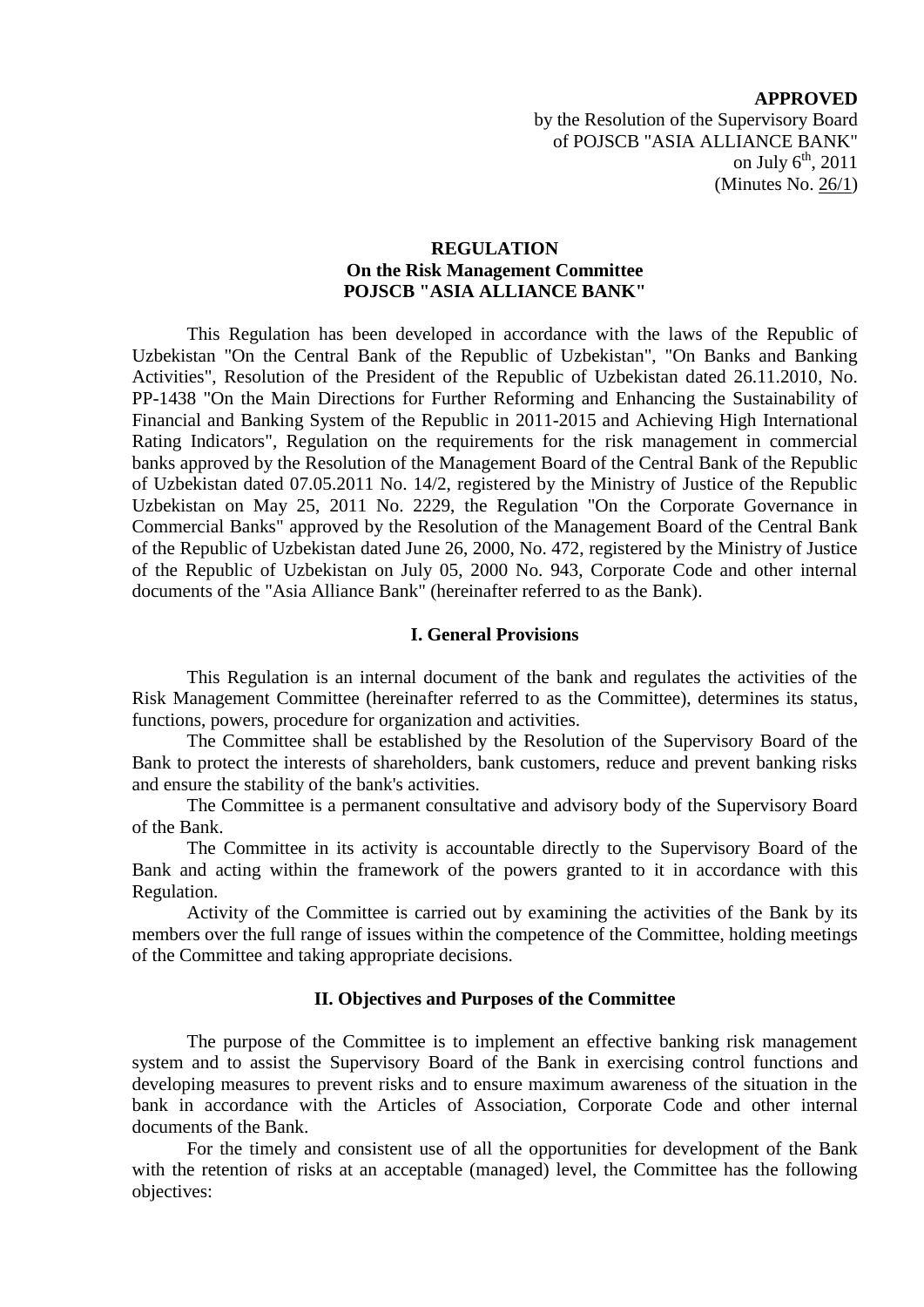assisting in creating conditions for proper risk management in the Bank;

forecasting possible sources of losses or situations that can cause losses;

coordination and evaluation of the risk management across all structural units of the bank, monitoring the effectiveness of the risk management procedures.

participating in the definition of priority areas of the Bank's activities to minimize banking risks;

prevention (warning) of the risks occurrence or its minimization.

# **III. Authorities of the Committee**

For the purpose of its activities, the Committee is vested with the following powers:

developing and submitting for consideration by the Supervisory Board of the Bank the policy on risk management, assisting in the development of recommendations on restriction of risks on all current banking operations and transactions;

supervision over the risk management by the bank's management and its structural units, assessment of the compliance of the measures and actions adopted by them with the policies approved by the Supervisory Board of the Bank;

monitoring the risks effect on the financial position of the bank, including credit, currency, interest, market, operational and other risks arising in the activities of the bank, recording and taking measures to prevent and minimize these risks on the part of the bank.

assessment of the reliability of information submitted to the Supervisory Board of the Bankby the management bodies and functional services of the Bank;

examination of proposals for approval of major transactions and interested-party transactions, making recommendations to the Supervisory Board of the Bank upon its approval by the Bank's management bodies;

consideration of the recommendations of external auditors and the internal control service on risk management and increasing the responsibility of managers and officials of the bank;

analysis of the strategy and development plans developed by the Bank's executive bodies for the purpose of risk assessment and implementation of security systems;

consider significant financial and other risks, including credit, market, operational, strategic risks, as well as liquidity risks, loss of business reputation, legal and other types of risk in coordination with the internal audit service and other functional services of the bank;

analysis of the ongoing changes effect in the Bank's activities related to the development of new types of services, market segments and other external factors, to the overall profile of banking risk;

effective control over the scope of banking operations, risk limits for banking operations and measures taken, in case of exceeding the risk limits;

preparation of recommendations on the policy for management of assets and liabilities, limits and liquidity;

development and implementation of recommendations of the external auditor on the risk management, control over the effectiveness of solving problems in the bank, identified by the internal control service and external auditors;

consideration of proposals on the levels of distribution of powers in the field of risk management, subject to approval by the Supervisory Board of the Bank.

## **IV. Rights and Responsibilities of the Committee Members**

The Committee, within its competence, shall be entitled to:

study and consider issues referred to its competence by these Regulations and in accordance with the Action Plan of the Committee;

submit proposals for consideration by the Supervisory Board of the Bank;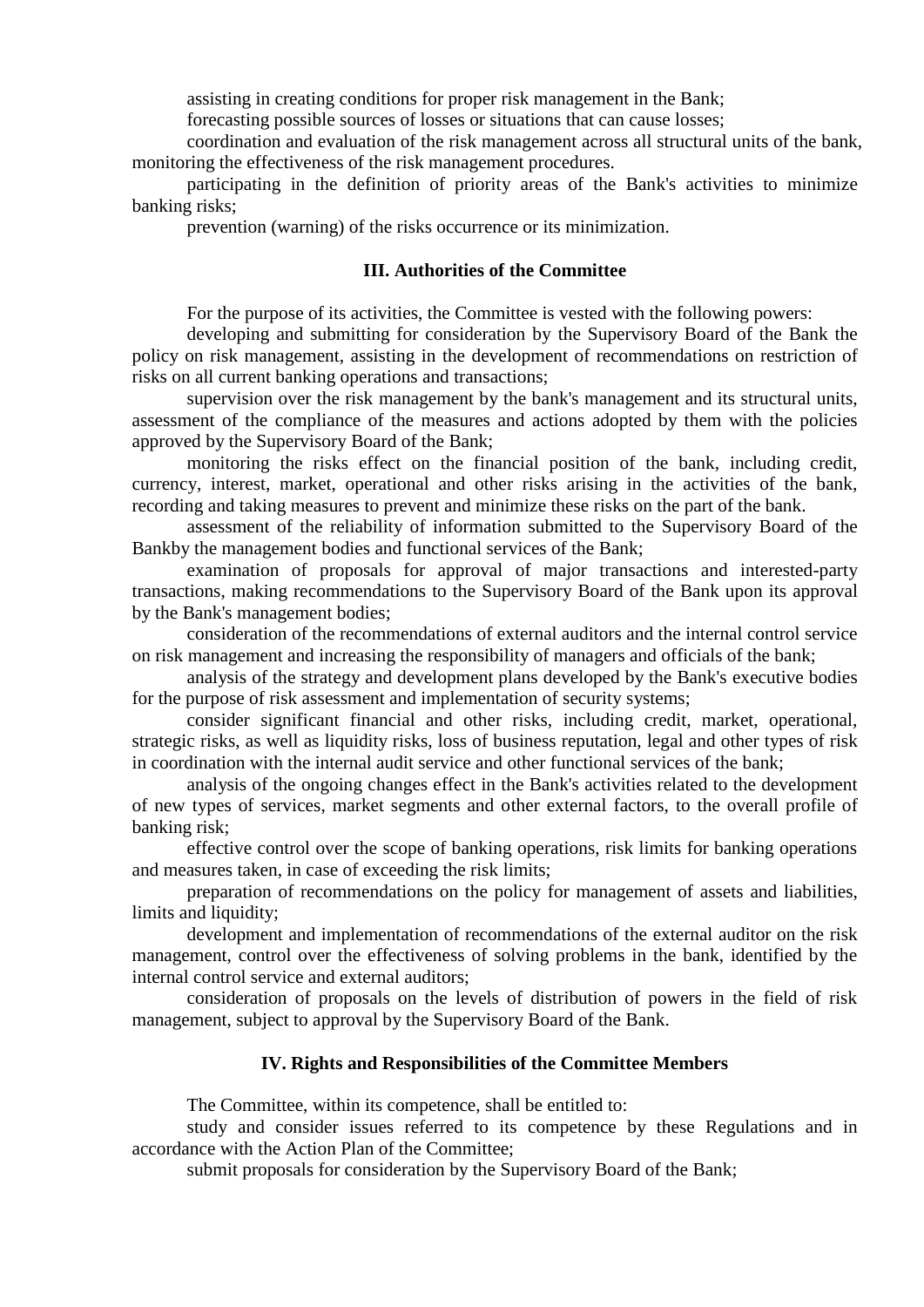initiate convening of an extraordinary meeting of the Supervisory Board of the Bank on the issues affecting strategic interests of the Bank and as may be necessary to prevent bank risk and requiring a resolution by the Supervisory Board;

monitor the implementation of resolution of the Supervisory Board of the Bank on its activities;

receive documents, reports, explanations and other information related to the activities of the Bank and within the competence of the Committee, from the management bodies, members of the Management Board of the Bank, heads of structural units and employees of the Bank;

involve the Chairman, members of the Management Board, other officials and specialists of the Bank in preparing agenda issues under consideration and invite them to the Committee meetings;

inviting external experts and consultants in their work as appropriate;.

The Committee shall:

ensure the execution of assigned tasks in accordance with the requirements of the legislation, this Regulation, Articles of Association, Corporate Code and internal documents of the Bank;

carry out its activities in the interests of the Bank, its shareholders, customers and partners;

consider proposals for the risk optimality and rationality with the development of recommendations for the Supervisory Board of the Bank, ensuring a balance between minimizing risks and benefits from the risks;

check management reports submitted to the Supervisory Board of the Bank, identifying the risks associated with the Bank's activities and compare the consequences of these risks with management responses and subsequent reports and recommendations of the Committee:

consider significant violations of the established risk limits and determine the effectiveness of management actions after their identification and evaluation;

monitor the application of changes made by the Supervisory Board to the risk management system and generation of the management decisions culture on risk taking by the Bank;

report to the Supervisory Board of the Bank on the results of their work.

Members of the Committee shall:

participate in the Committee's activities and attend all its meetings when considering issues within the competence of the Committee;

study the documents submitted to the meeting of the Committee and formulate its own position on each issue on the agenda;

promptly inform the Committee of the availability of a personal interest in the adoption of this or another decision;

avoid actions that could compromise the Committee or question the professional competence of its members;

inform the Supervisory Board of the Bank of the availability of a conflict of interest or interest in connection with the resolutions to be taken by the Committee;

ensure the safety of banking, commercial and other secrets protected by law, as well as keep confidential information that has become known to him in connection with the work of the Committee;

execute instructions of the Chairman of the Committee.

# **V. Procedure for formation of the Committee and organization of its activities**

The members of the Committee are elected among the members of the Supervisory Board and may not be less than 5 members.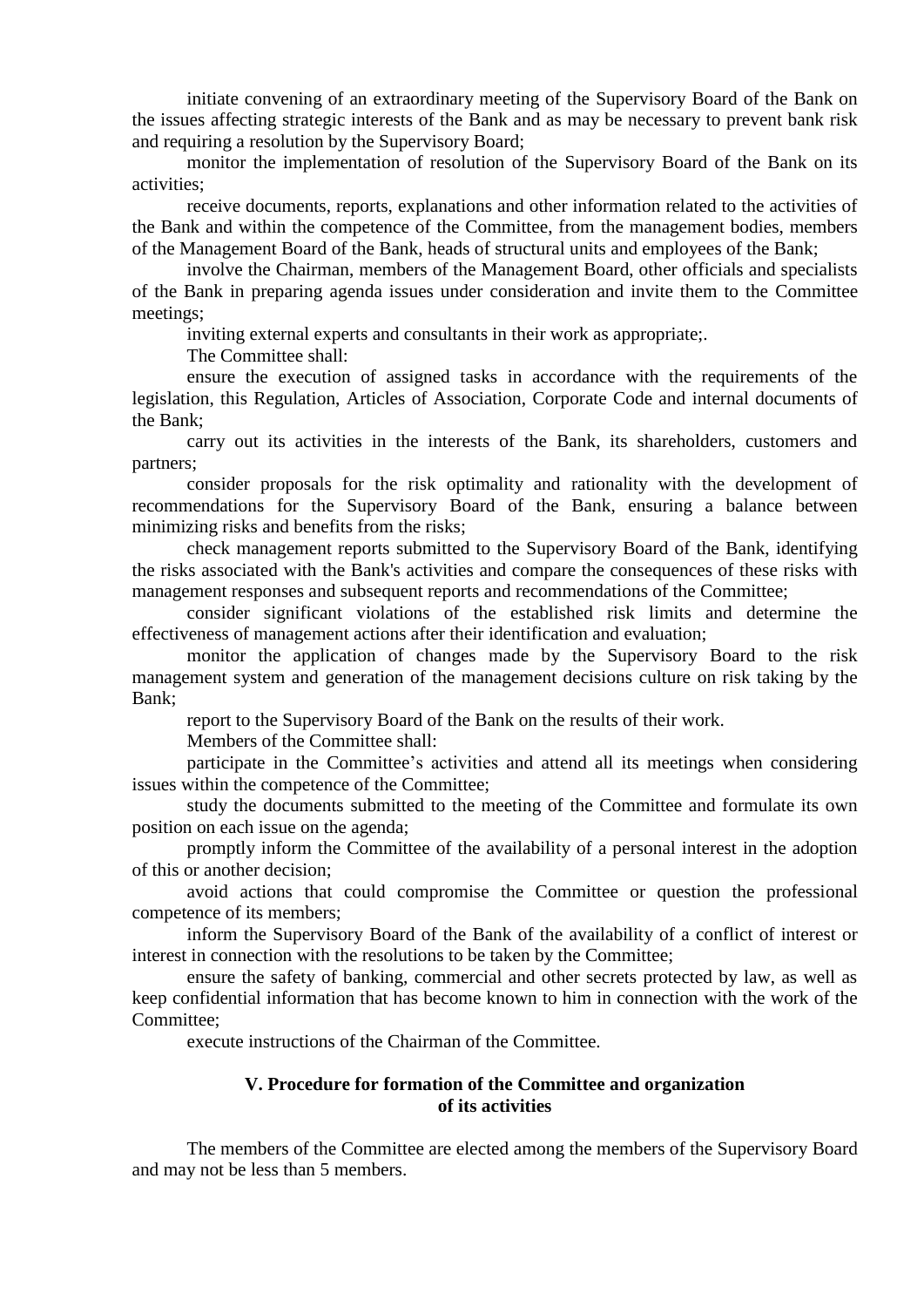When approving the members of the Committee, their professional training and knowledge of the specific nature of the Committee's activities should be taken into account, while candidates who have the skills of corporate management, risk management principles in the banking sector and who have experience enabling to assess the adequacy and effectiveness of risk management structures should be given preference.

Members of the Management Board or other managers of the Bank may not be members of the Committee.

Supervisory Board of the Bank, in case of improper performance of the duties assigned to the members of the Committee, has the right to terminate their powers, as well as to approve a new member of the Committee.

A change in the composition of the Committee may be made by the Supervisory Board of the Bank also in the event of the election of a new member of the Committee or increasing the number of the Committee.

The Chairman of the Committee is elected among the members of the Committee at the meeting of the Supervisory Board of the Bank.

Chairman of the Committee shall during the term of office in the Committee:

arrange activities of the Committee, convene meetings and preside over them;

approve agenda of the meetings, arrange discussion of the issues at the meetings of the Committee, as well as the hearing of the persons invited to participate in the meeting;

maintain regular contacts with the Chairman and members of the Management Board in order to obtain reliable information necessary for the Committee's activities, ensure effective interaction with the Supervisory Board of the Bank;

distribute responsibilities among the members of the Committee, ensure planning and monitoring of the implementation of planned activities;

sign minutes of the Committee's meetings, adopted recommendations, requests and other documents;

represent the Committee in relations with the management and control bodies of the Bank and other parties;

report to the Supervisory Board of the Bank on the Committee's activities;

perform other functions stipulated by the Articles of Association, Corporate Code, this Regulation and other internal documents of the Bank.

Secretary of the Committee is a Manager of the Risk Management Department of the Bank.

The Secretary of the Committee shall ensure operation of the Committee and shall be responsible for:

preparation of documents and materials to the Committee's meeting;

informing the members of the Committee and persons invited to participate in the meeting of the Committee on the forthcoming meeting and agenda;

keeping minutes of the Committee's meetings, communicating the taken decisions to interested persons and monitoring its implementation;

store minutes of meetings and record keeping of the Committee, in accordance with the procedure for storage of documents adopted by the Bank, prepares extracts from relevant protocols, if necessary, at the request of interested persons;

perform other duties in accordance with these Regulations.

### **VI. Meetings of the Committee**

Meetings of the Committee shall be held according to the approved schedule, (regular meeting), and also upon the request of the Chairman of the Committee or the Supervisory Board of the Bank (extraordinary meeting), but at least once a quarter.

A decision to convene the next meeting, the date, time and place, agenda, the list of persons invited to participate in the meeting, shall be adopted by the Chairman of the Committee.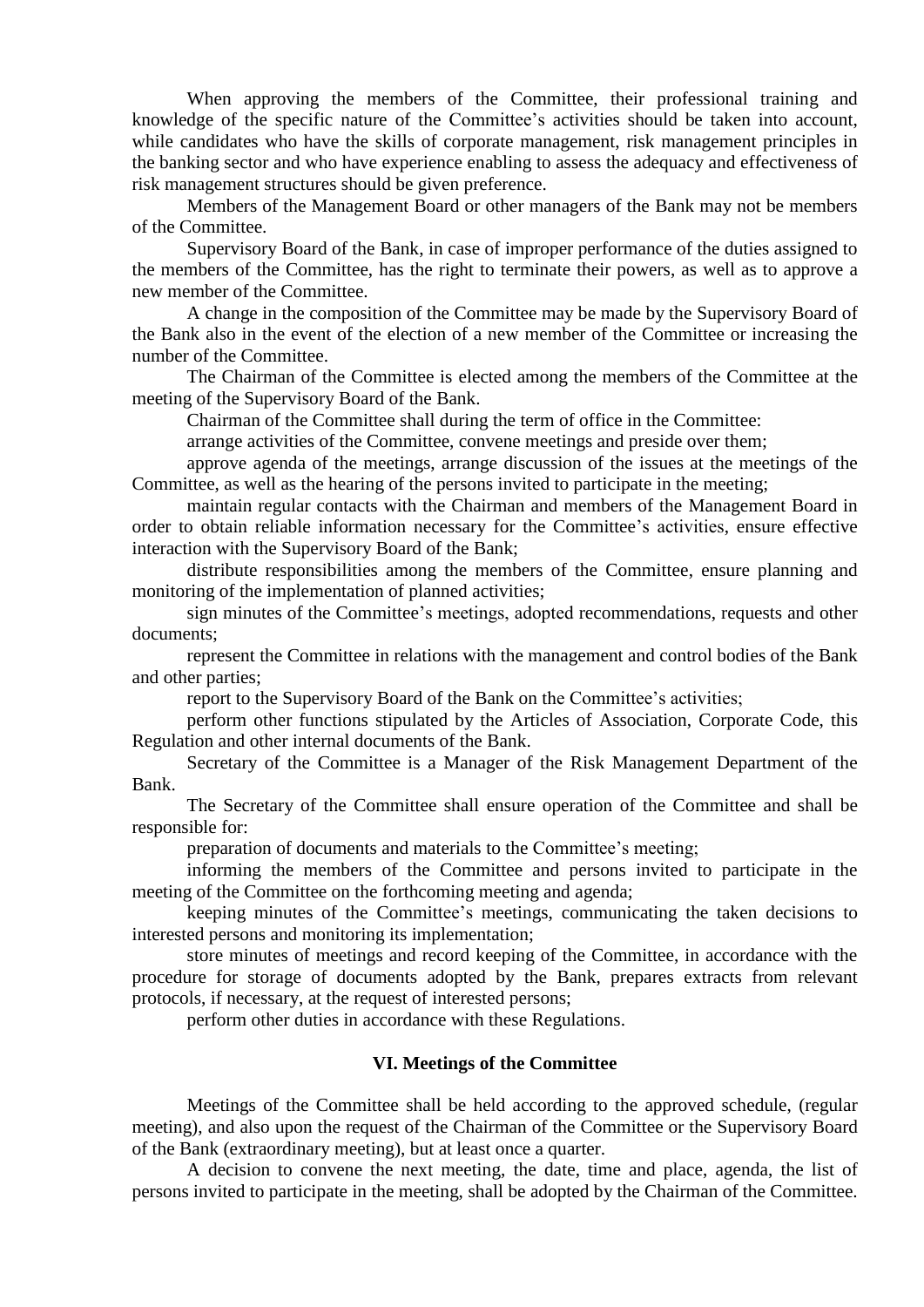Members of the Supervisory Board of the Bank that are not members of the Committee, as well as members of the Management Board of the Bank, may propose for consideration by the Chairman of the Committee the matter within the competence of the Committee. In case of special importance or the need to immediately assess the risk factor, an extraordinary meeting of the Committee shall be specially convened for its consideration.

The meeting of the Committee shall be considered eligible if at least 2/3 of its members are present, with mandatory presence of the Chairman. Decisions shall be taken by a simple majority of votes.

The Committee's decision shall be formulated by the minutes signed by its members. Each member of the Committee shall have one vote. When the votes are equal, the Chairman's vote shall be deciding. A Committee member who disagrees with the Committee's decision has a right to record his dissenting opinion, which shall be necessarily attached to the minutes of the meeting and brought to the attention of the Supervisory Board of the Bank.

If there is a written opinion of a missing member of the Committee, signed by him personally and submitted to the Secretary of the Committee before the meeting, shall be taken into account when determining the quorum and the results of voting on the considered issues. A written opinion of a member of the Committee may contain his vote regarding both any and particular issues on the agenda.

Minutes of the Committee's Meeting shall include as follows:

the date, place and time of the Meeting;

the List of members of the Committee who took part in the consideration of issues on the agenda of the Committee's meeting, as well as the list of other persons present at the meeting;

agenda of the Meeting;

opinions and suggestions of the Members of the Committee on the agenda items under discussion;

the wording of decisions put to a vote, and results of voting on it;

decisions taken.

The Minutes of the Committee's meeting shall be signed by the Chairman and the Secretary responsible for the accuracy of its execution. The Minutes shall be accompanied by documents approved (adopted) by the Committee at this meeting.

### **VII. Interaction of the Committee with the management of the Bank and other parties**

Members of the Committee shall have an access to the necessary information to ensure effective performance.

Members of the Executive Bodies, Managers of structural divisions and employees of the Balk upon the request of the Committee shall be required to submit the necessary volume of documents when required and in accordance with the regulations in force. Information and documents shall be provided through the Secretary of the Committee.

If necessary, experts and specialists with the necessary professional knowledge shall be involved by the decision of the Supervisory Board of the Bank to consider certain issues in the work of the Committee.

Procedure and terms and conditions for employing experts and specialists to the work of the Committee shall be determined by a Contract entered into between the Bank and such persons, subject to compliance with the policy on confidential information.

### **VIII. Accountability of the Committee to the Supervisory Board of the Bank**

The Committee shall submit to the Supervisory Board of the Bank an annual report on its work on the date required for its inclusion in the Bank's Annual Report or use of the report as materials for the Annual General Meeting of Shareholders of the Bank.